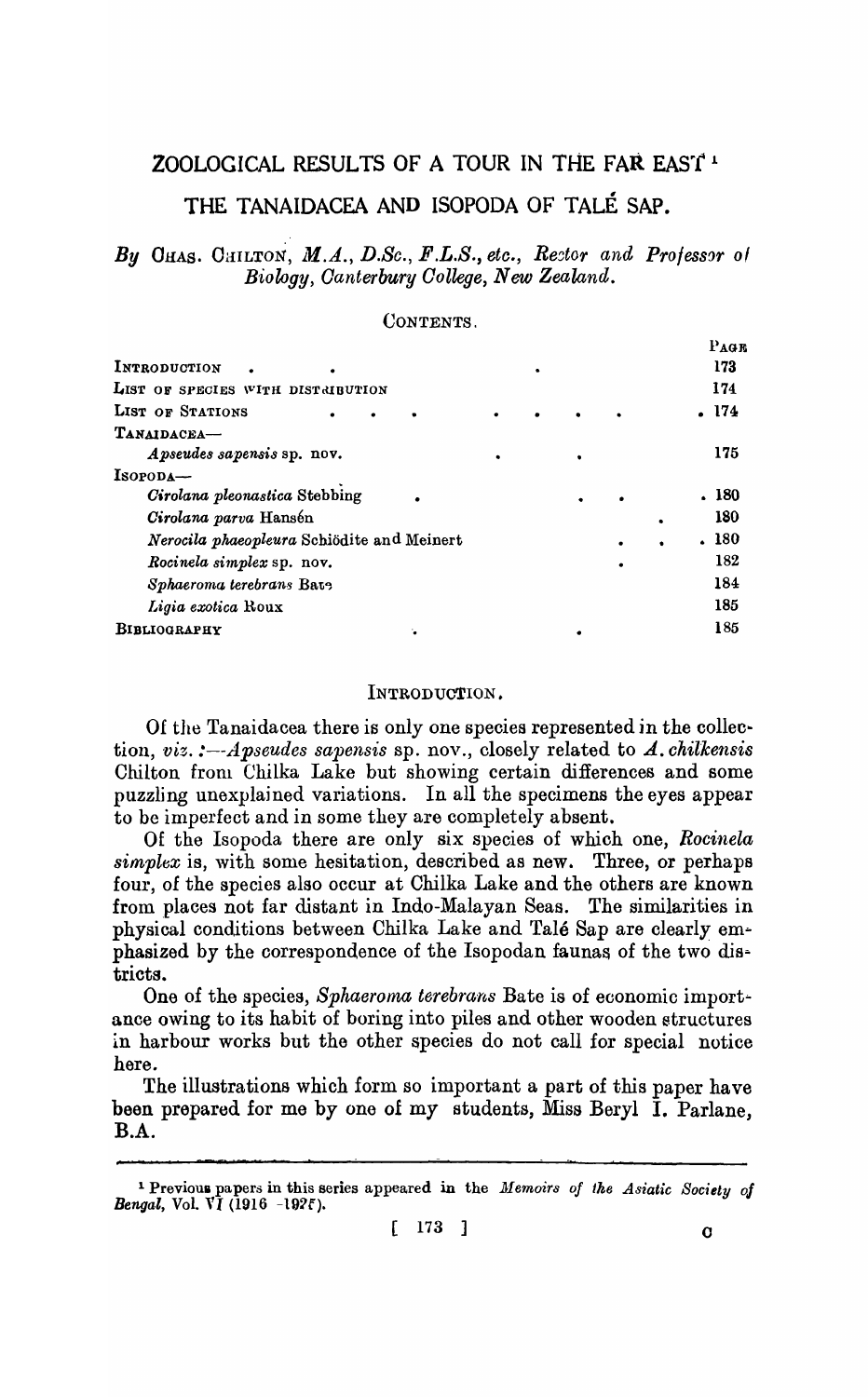LIST OF SPECIES WITH DISTRIBUTION.

## TANAIDACEA.

Talé Sap, various localities. *Apseudes sapensis* sp. nov.

#### Isopoda.

- Cirolana pleonastica Stebbing: Talé Sap, Chilka Lake, New Britain.
- Cirolana parva Hansen: Talé Sap, Chilka Lake, Ceylon, Gulf of Mexico,
- Rocinela simplex sp. nov. Talé Sap. ? Chilka Lake.
- Nerocila phaeopleura Schiodte and Meinert: Talé Sap, Java Sea, Sumatra, etc.
- Sphaeroma terebrans Bate: Talé Sap, Ceylon, East Coasts of Australia, etc.
- Ligia exotica Roux: widely distributed on warmer shores of the Indian, Pacific and Atlantic Oceans.

LIST OF STATIONS WITH NAMES OF THE SPECIES FOUND THEREAT.

- STATION 5. $-\frac{1}{2}$  mi. E. N. E. of mouth of Patalung R., Talé Sap, Siam. Depth 2 metres: bottom soft brownish mud with some weed : water quite fresh. A pseudes sapensis.
	- $6. \frac{1}{2}$  mi. E. of Patalung R., Talé Sap, Siam.  $,$

Open lake: bottom bare with much decayed vegetation and a few broken shells-water quite fresh. A pseudes sapensis.

- Rocinela simplex.
- $8. \frac{1}{2}$  mi. off shore a little south of mouth of Patalung, R., رر Water quite fresh. A pseudes sapensis.

Rocinela simplex.

- 9.—Middle of inner lake, Talé Sap, Siam. 2 metres.  $9.9.$ Bottom hard mud, water fresh. Apseudes sapensis.
	- Rocinela simplex.
- 11. Koh Si Hah, Talé Sap, Siam. λ\$

Shore collecting: under bark of sodden logs and in burrows of Martesia. Water fresh.

- A pseudes sapensis. Sphaeroma terebrans.
- Cirolana parva.
- 16. From fishing nets at Singgora, inside mouth of outer lake, Talé Sap, Siam. Nerocila phaeopleura.
- 21. Across channel from Singgora, Talé Sap, Siam, 41 metres.  $,$ Bottom mud with many dead shells. Apseudes sapensis.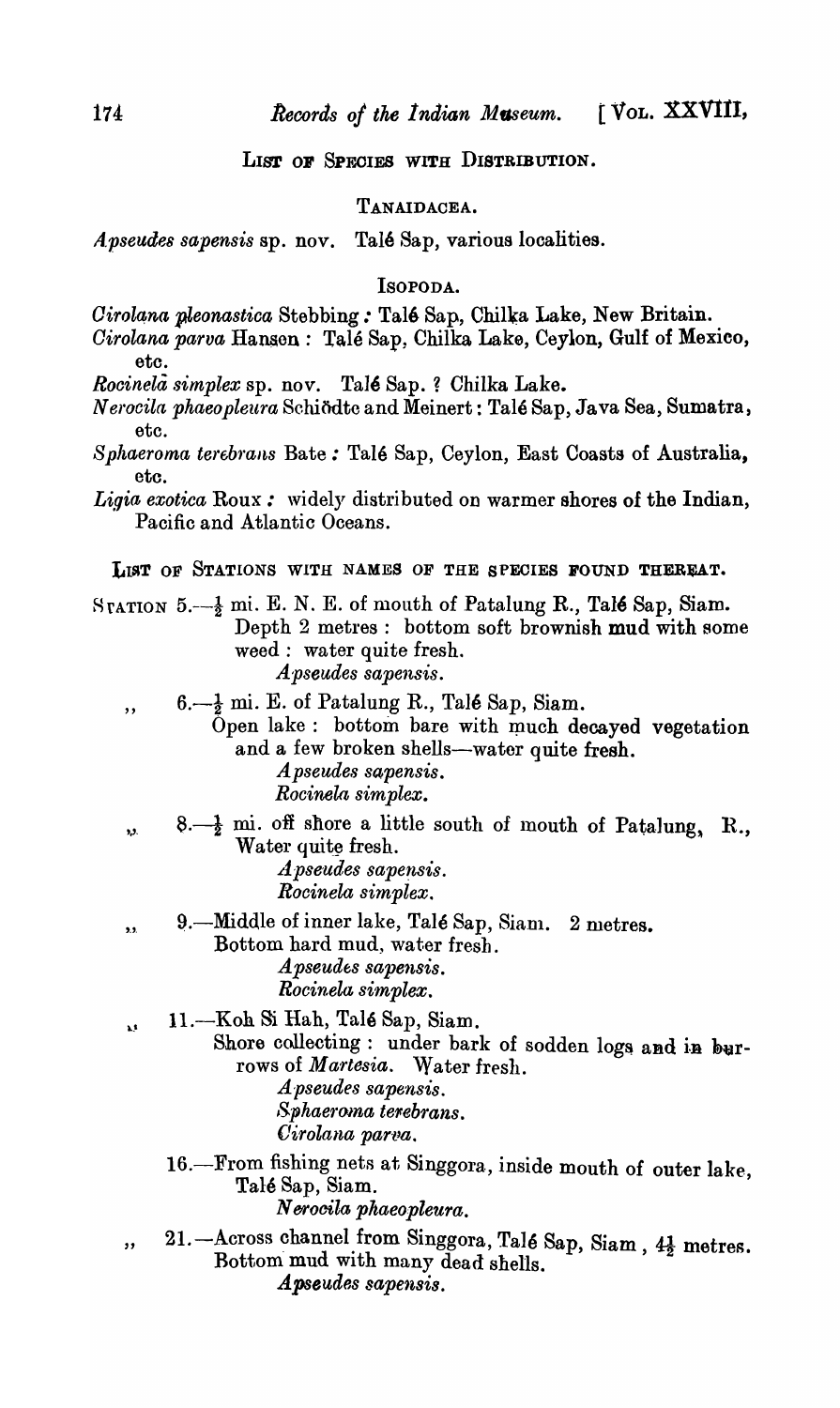CHAS. CHILTON: Talé Sap Tanaidacea and Isopoda. 1926.]

STATION 23.-Eastern channel between Koh Yaw and Mainland. Talé Sap, Siam. Bottom soft mud.  $\boldsymbol{A}$  pseudes sapensis. Cirolana pleonastica.

Sphaeroma terebrans. Rocinela simplex.

- 25. Ban Lein Chak on connecting channel,  $6\frac{1}{2}$  metres, Talé Sap, ,, Bottom hard mud. Siam. Rocinela simplex.
- 31—Pak Payun at inner end of connecting channel  $3\frac{1}{2}-5\frac{1}{2}$  $\cdot$ metres, Talé Sap, Siam. Bottom soft mud overlying coarse sand.

Apseudes sapensis. Cirolana parva. Rocinela simplex.

36.—Fishing-stake at inner end of Singgora channel 2 metres in  $\bullet$ dense mud, Talé Sap, Siam. Amphipods and Isopods in dead *Balanus* shells.

Cirolana pleonastica.

- 37.—Inner end of Singgora Channel, Talé Sap, Siam.  $\bullet$ *Apseudes sapensis.*
- $27 1 16$ . ?—Kaw Keoh, near Singgora, Talé Sap, Siam.  $,$ Ligia exotica.

TANAIDACEA.

Apseudes sapensis, sp. nov.

(Fig. 1  $a$  to 1  $r$ .)

L realities.-Station 5.-Several specimens.

 $6 - One.$  $,$ 

- 8. Many. ٠,,
- $9. -$ Five.  $, ,$
- $11. One.$  $53$
- $21.$ -Five.  $\overline{\mathbf{z}}$
- 23.-Several.  $,$
- $31 -$ Five.  $,$
- 37 -Several.  $,$

Male.—Similar to A. chilkensis Chilton in general shape of body, the antenna, thoracic legs and uropods but differing in the following points :- rostrum parrower and acutely pointed anteriorly, eyes usually present but imperfect, chelipeds in male having basal joint much more swollen and produced into a rounded lobe beyond the attachment of the ischium, the propod and fixed finger also of slightly different shape; second trunk legs stouter, fringed with long hairs and with the spinules usually stouter and more distinct.

Female.--Chelipeds very slender, the carpus greatly elongated and much longer than the propod, second trunk legs short and stout, spinules usually distinct.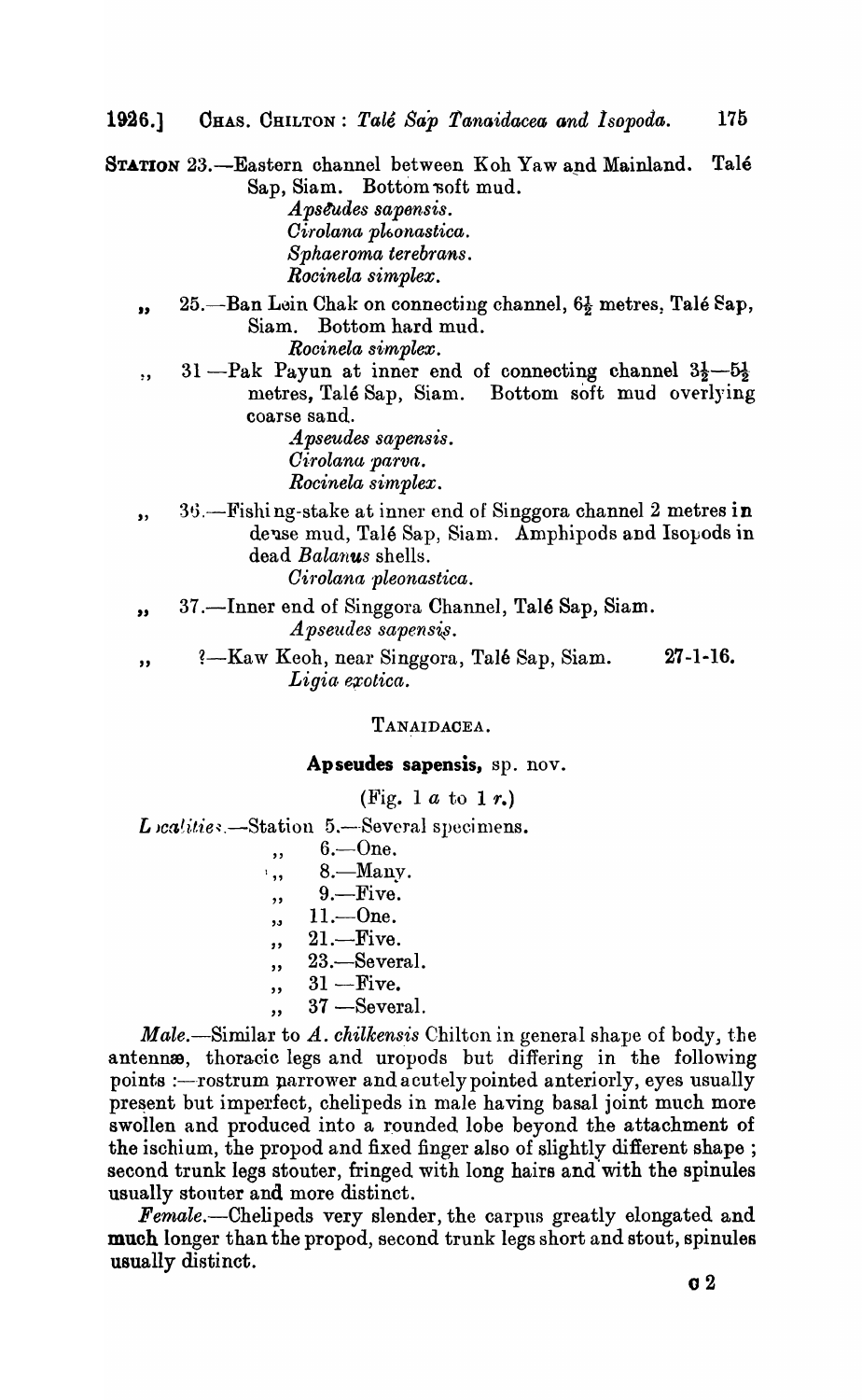Length about 8 mm. Colour-whitish.

 $Remarks$  -This species appears to be abundant at numerous localities in T<sub>2</sub>16 S<sub>3</sub>p just as  $\tilde{A}$ . *chilkensis* is in Chilka Lake. The two species are evidently closely allied and have probably only recently differentiated from the same stock. In A. *chilkensis* I could find no sign of eyes, in A. sapensis they are usually represented by irregular patches of pigment but these vary in amount, sometimes being absent altogether and the eye is manifestly imperfect. Annandale says A. *chilkensis* " is very abundant in Chilka Lake on a bottom of bare mud, in which it probably<br>buries itself."  $\boldsymbol{A}$ . sapensis probably has the same habit but in both A. sapensis probably has the same habit but in both species the numerous long hairs on the second trunk legs and other appendages appear to indicate that they are good swimmers, and most of the specimans collected are clean and free from particles of mud.

The general resemblance of the Tale Sap specimens to A. *chilkensis*  is so great that I at first thought they belonged to the same species



antenna.

FIG. *la.-Apseudes sapensis,* sp. nov. Head of male speoimen, showing rostrum and

- FIG. 1b.-Apseudes sapensis, sp. nov. Second antenna.
- FIG. 1c.-Apseudes sapensis, sp. nov. Mandible.
- FIG. 1d.-Apseudes sapensis sp. nov. First maxilla.
- FIG. *le.-Apseudes sapensis*, sp. nov. Second maxilla.

until dissection of the appendages revealed the differences mentioned above; the differences in the appendages are best marked in fully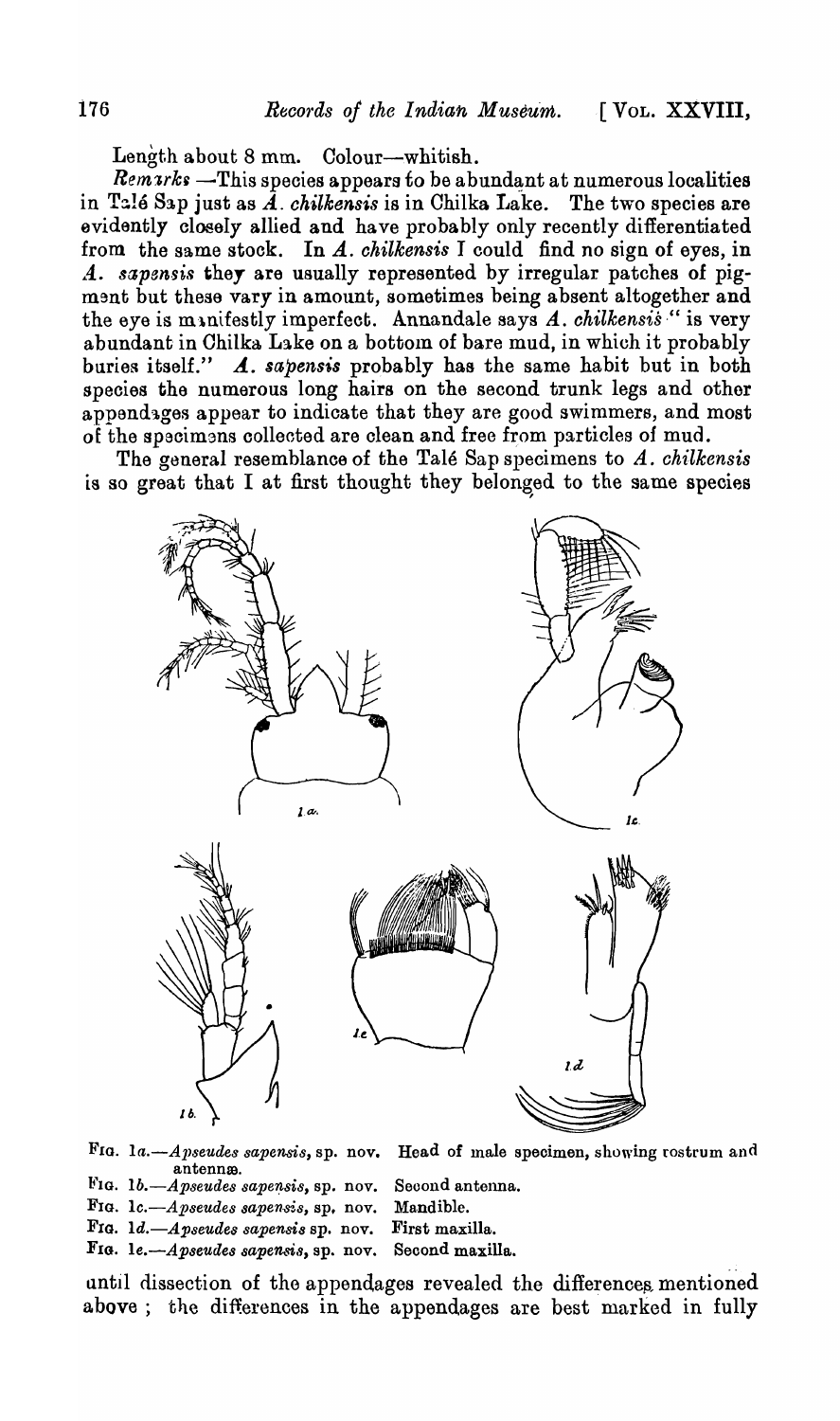matured males. In these the basal joint of the chelipeds is very narrow at the attachment to the body but rapidly expands into an ovoid shape about half as broad as long and projects as a rounded lobe fringed with a few hairs beyond the attachment of the slender ischium; the carpus is considerably longer than the propod, it is more than twice as long as



FIG. 1f.-Apseudes, sapensis, sp. nov. Maxilliped. FIG. 1g.-Apseudes sapensis, sp. nov. Cheliped of male. FIG. 1h.-Apseudes sapensis, sp. nov. Second trunk leg of same specimen (fig. 1g) FIG. 1*j.*-*Apseudes sapensis*, sp. nov. Cheliped of another male specimen. FIG. 1k.-Apseudes sapensis, sp. nov. Cheliped of ovigerous female. FIG. 1l.-Apseudes sapensis, sp. nov. Second trunk leg of same female (fig. 1k).

broad and has the expanded inner margin sparsely fringed with long setge; the fixed finger is thickened except at the narrowed base and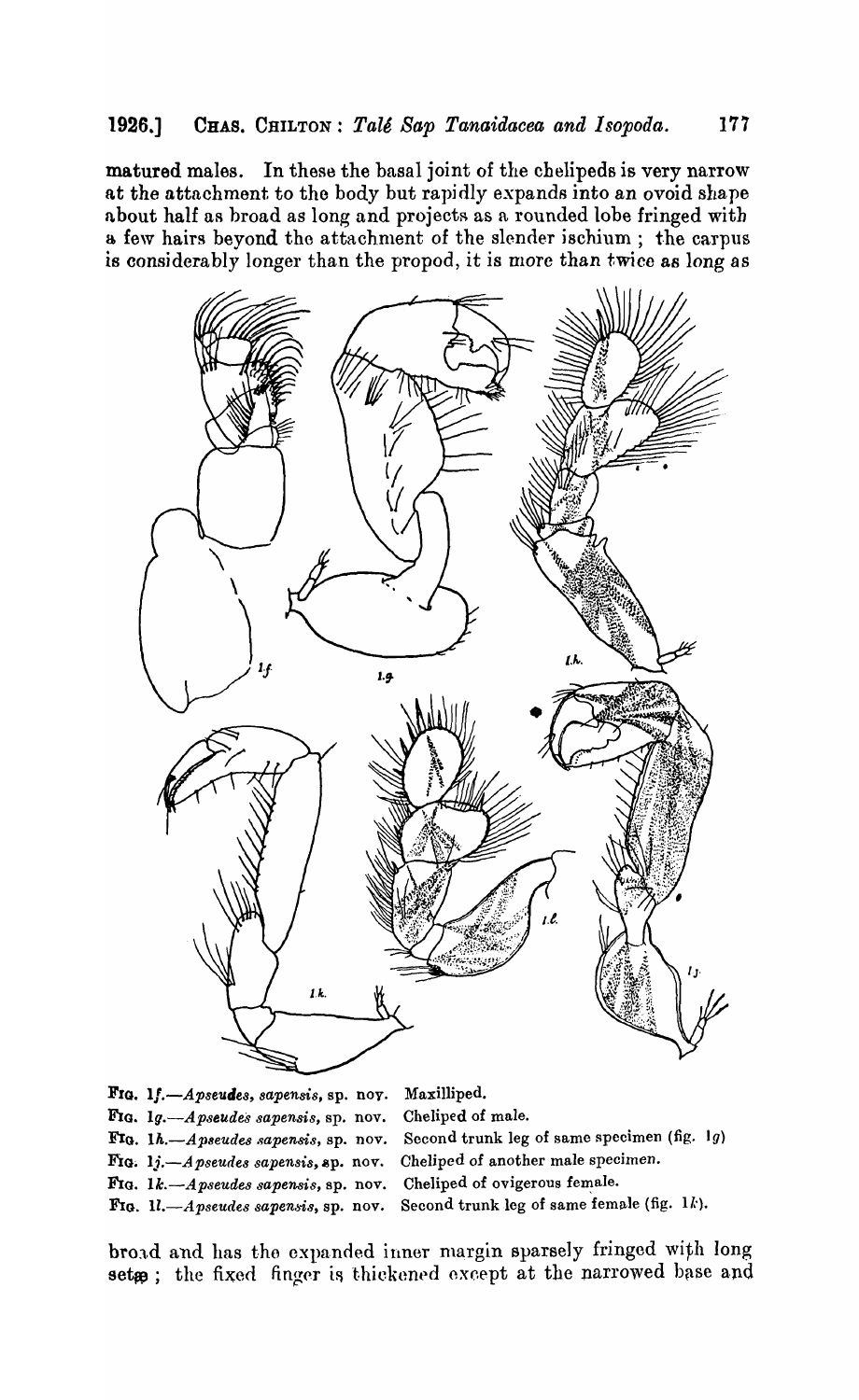near the tip, the movable finger much curved, very acute and with a triangular projection on its inner side near its base (fig. 1  $q$ ). The shape triangular projection on its inner side near its base (fig. 1  $g$ ). of the various joints of the cheliped varies greatly according to the stage of development and in younger specimens is much more like that of A. chilkensis. The second trunk leg of the same male is shown in fig. 1 h, and is very stout, all the joints being much broadened and fringed with long hairs; in this specimen the terminal joint has the whole margin thickly fringed with long hairs and only the distal member of the stout setules is prominent, the others being small and almost indistinguishable among the long hairs.

In the female the cheliped is very slender and has quite a different appea ance; a very slender one is shown in fig. 1 m, which was taken from a specimen presumably female though not actually bearing eggs. Fig. 1  $\kappa$ , from an ovigerous female is not quite so slender. The second trunk leg of this ovigerous female is shown in fig. 1  $l$ , in which it will be noticed the usual stout setwe are very prominent and the long hairs scanty. The relative development of the setules and the long hairs appear to vary considerably in different specimens; apparently the hairs are more numerous and the setules smaller in the males while in the females the setules are more numerous and larger and the hairs more scanty. This may perhaps be associated with more active swimming habits of the male and more sluggish habit of the female especially when bearing eggs, the second trunk legs being then more fossorial in function. But observation of the living animals would be necessary to cofirm this suppoaition and some of the specimens show exceptions to the general statements made above.

As in other species of *Apseudes* the remaining trunk limbs show a great variety of pattern in the arrangement of the setse on the different joints. These will be better shown by figs. 1 n,  $o$ ,  $p$ ,  $q$ , than by a detailed d escription.

The head with rostrum and antennes is shown in fig. 1  $a$ , taken from a male specimen in which the eyes were fairly prominent, the second antenna is shown more clearly in fig. 1 b, from which it is seen that the  $\sim$  sal joint is very broad and is produced at the inner distal angle to a very acute point.

The mouth parts are small in comparison with the size of the animal and not easy to dissect out satisfactorily but they appear to be of the normal structure more or less closely resembling those of *A pseudes*  $spinosus$  as described by Sars. In the mandible,  $(fig. 1 c)$  the cutting edges are narrow and sharp, tbe palp arises near the distal extremity and has the second joint much longer than the first or third, its inner margin and that of the third are fringed with long setæ; in the figure 1  $\ell$ , the molar tubercle and basal portion of the mandible are not shown in their normal position but as displaced in mounting the specimen.

In the first maxilla (fig. 1  $d$ ) the outer lobe is much longer and broader than the inner but otherwise this appendage is not very different from that of *Apseudes spinosus.* The second maxilla (fig. 1 *e)* has the basal portion broad and long, its distal margin fringed with setæ which almost conceal the two small lobes.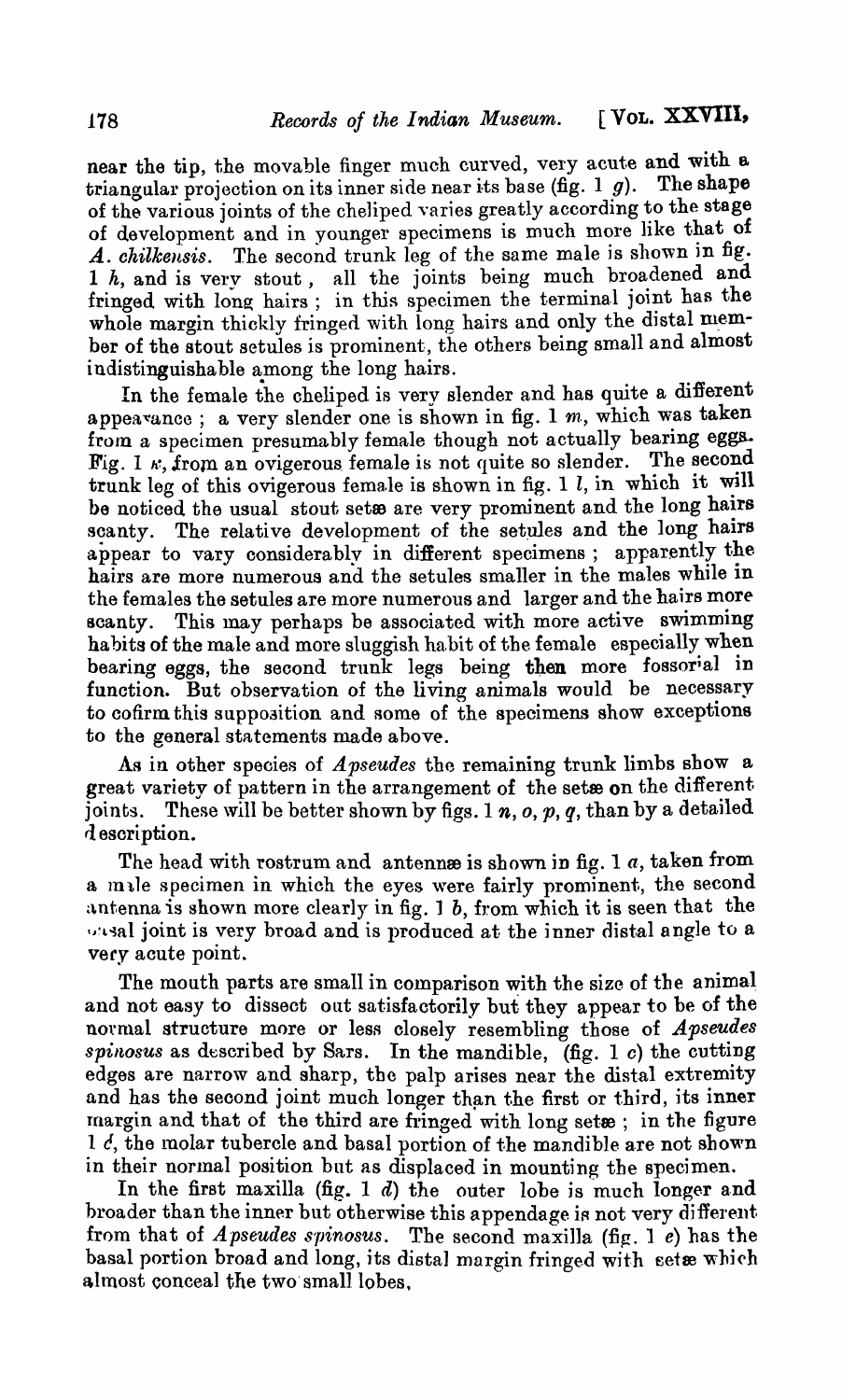The maxilliped (fig.  $1 f$ ) has the joints of the pal<sub>l</sub> broader than in A. *spinosus* but similarly fringed with long setæ.



FIG. 1m.-Apseudes sapensis, sp. nov. Cheliped of another female. FIG. 1n. o, p, q.—Apseudes sapensis, sp. nov. Third, fourth, fifth and seventh trunk legs of a female specimen, to show arrangement of setæ. The sixth leg is similar to the seventh but without the fringe of set $\mathbf a$ on the basal joint.

Fig. 1r.-Uropod.

In the pleopods  $(f\circ g. 1\dot{\tau})$  the inner lobe is much longer than the outer, both are fringed with long hairs while the inner one has in addition a long stout seta on its inner side near the base.

Both branches of the uropod are very slender, the outer being almost one-fourth the length of the inner.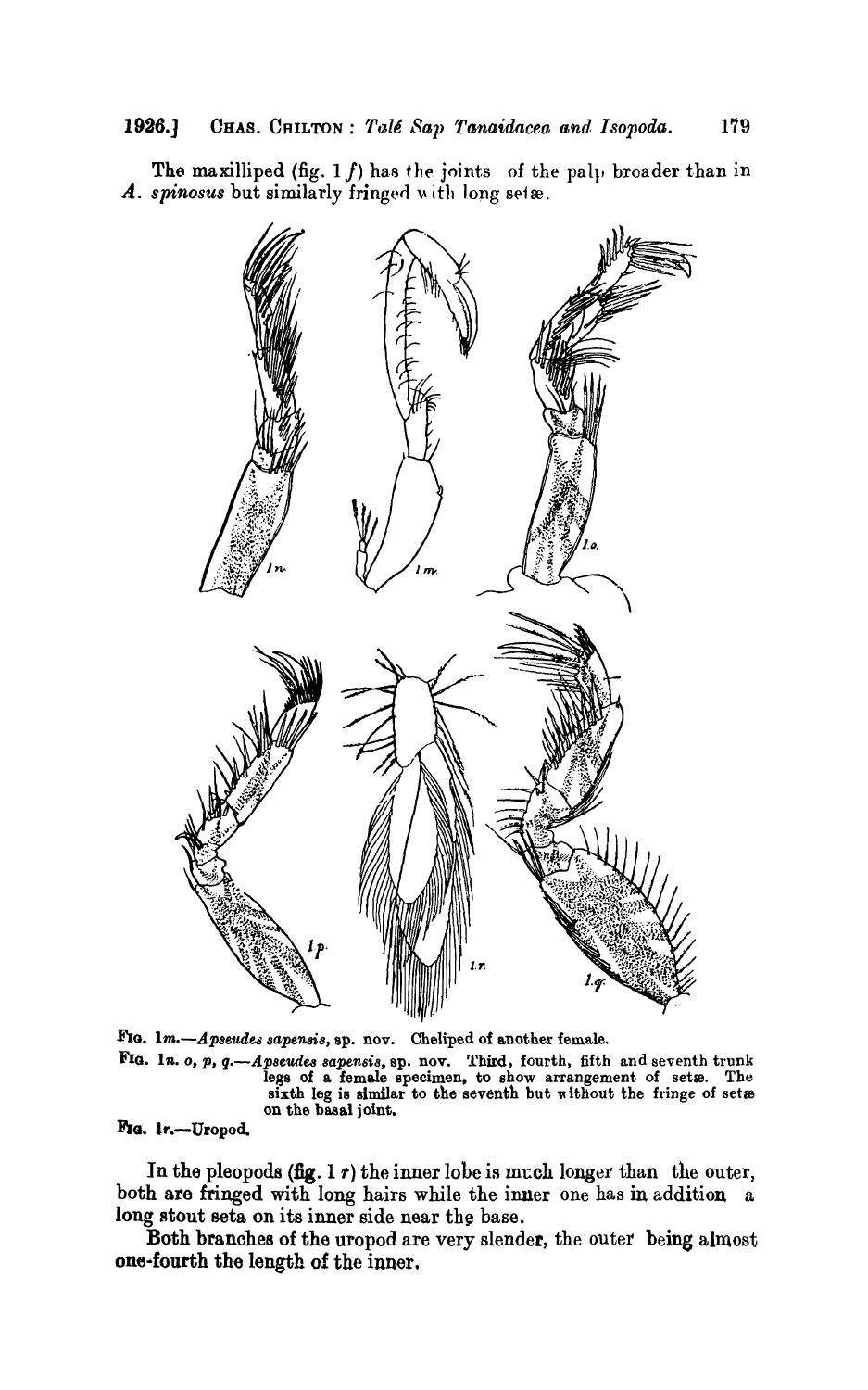ISOPODA.

**Cirolana pleonastica** Stebbing.

(Fig. 2 *a* and b.)

*Cirolana pleonastica, Chilton, 1924, p. 883, figs. 4, a-c.* 

*Localities* -Station 23.-Several.  $, 36$ . Several.

Among the specimens are several males which can be distinguished from the females by the greater abundance of fine hairs on the second antennas the uropoda. I give figures of the antennas (fig. 2  $a$  and b) of a male specimen showing the abundance of hairs on the second antenna



FIG. 2a.-Cirolana pleonastica Stebbing. First antenna of malt. FIG. *2b.-Cirolana pleonastica* Stebbing. Second antenna of male.

a character which was not so well developed in the male specimen from Chilka Lake that I examined.

*Distribution.*--Talé Sap; Chilka Lake; New Britain.

## **Cirolana parva** Hansen.

*Cirolana parva*, Chilton, 1924, p. 883.

*Localities*.-Station 11.-Several.

 $, 31$ .  $-One.$  Length about 9 mm.

These appear to belong to this somewhat ill-defined species.

Colour greyish. Sometimes with a darker median band in which is a longitudinal row of lighter patches and on each side a similar row of Light patches more indistinctly defined.

This species is, widely distributed in the warmer seas of Asia and America.

## **NetociIa phaeopleura** Schiodte and Meinert.

(Fig. 3 *a* and b.)

*Nerocila phaeopleura,* Schiodte and l\feinert, 1881, p. 13, pI. 1, figs. 6 and 7. *Nerocila phaeopleura,* Nierstrasz, 1915, p. 75, pl. 13,-fig. 1, 2. *Nerocila phaeopleura, Nierstrasz, 1918, p. 113, pl. 9, figs. 6, 7.* 

*Lorality.*—Station 16. One ovigerous female, two immature females. The ovigerous female is somewhat narrower than the forms figured by Schiodte and Meinert and by Nierstrasz and perhaps not fully deve-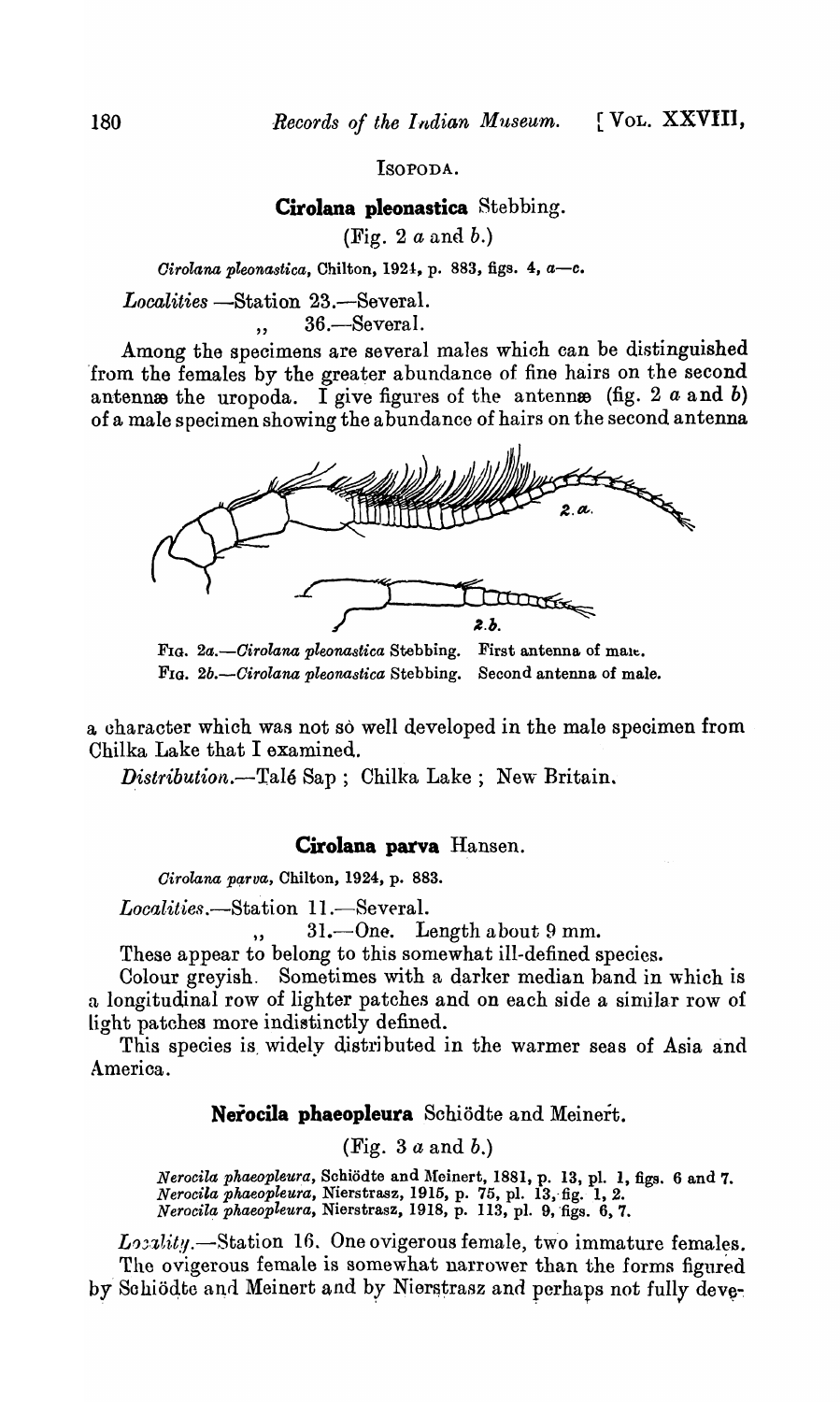## **1926.]** CHAS. CHILTON: *Tale Sap Tanaidacea and Isopoda·.* 181

loped but agrees on the whole well with the descriptions given by theni. The species seems to be well characterized by the horizontal expansions of the lower angles of the first two segments of the pleon, the narrow rami of the uropods and the lateral bands of pigmented dots on the posterior part of the body.





FIG. 3a.-Nerocila phaeopleura Schiodte and Meinert. Immature form.

FIG. 3b.-Nerocila phaeopleura Schiodte and Meinert. Posterior segments of thorax pleon and pleotelson of adult female

For the purpose of comparison I give the following measurements of the Tale Sap specimens

*Ovigerous female* - Length 16 mm. *(i.e., head 2 mm. thorax 9, pleon*  $5$ ); breadth 6 mm.

*Immature fcmales.*--Length 16 mm. *[viz., Head 2, thorax 7, pleon* (segments  $1-5$ ) 4, pleotelson 3]; greatest breadth 6 n m.

*Distribution.*--East Indian Archipolago. Specimens named by Meinert and Schiödte are in the Royal Museum of Natural History, Leiden.

Nierstrasz has recorded this species from the Java Sea and from the West Coast of Sumatra and has drawn attention to certain details in which his specimens differ from those described by Schiödte and Meinert.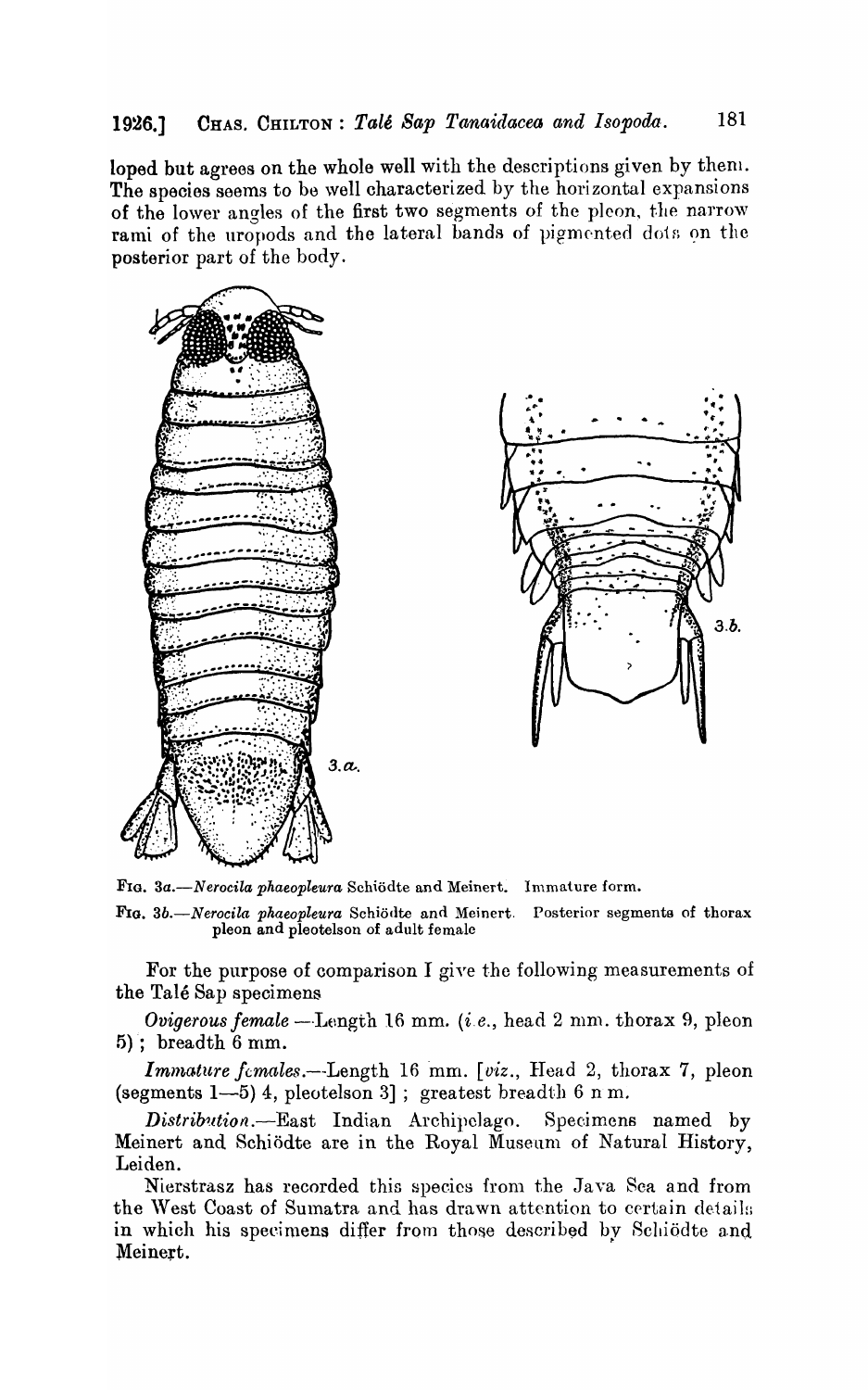### Rocinela simplex sp. nov.

(Fig. 4  $a$  to  $m$ .)

. *P Rocinela orientalis, Chilton, 1924, p. 886 (not of Schiodte and Meinert).* 

Localities.-Station 23. - One female 16 mm. long, one male, 13 mm. and several immature.

- $6,-$ One female 14 mm  $\log$ .  $, ,$
- 8. One immature.  $, ,$
- 31 :--- Several, all immature, the smallest 5 mm.  $\bullet$ long, the largest 11 mm.
- 25.—Three, immature.  $\overline{\mathbf{z}}$
- $9$ —One, immature,  $4.5$  mm. long,  $2$  mm. broad.

These specimens present a good series of immature forms. As I am unable to identify them with any known species I establish this as a new species but provisionally only as none of the specimens examined is fully mature. It appears to belong to Schiödte and Meinert's section II in which the flagellum of the second pair of antenne contains about 11 joints; the eyes are very distinct and well separated and the propod of the first pair of legs is unarmed. It seems to be close to  $R$ . signata Sch. and M. with a specimen of which from the Bahamas I have been able to compare it. The Talé Sap forms differ from this specimen, however, in having the body longer and more slender, though the pleotelson is broader; the epimera especially the seventh, are less acute and there is no sign of the pair of pigmented semilunar bands, separated by a longitudinal stripe on the pleotelson which is characteristic of  $R$ . signata.

The following notes on the different specimens, with the figures, will perhaps be sufficient for identification :- From Station 23, young



Fig. 4a.-Rocinela simplex, sp. nov. Female, dorsal view. Fig.  $4b$ . --Rocinela simplex, sp. nov. First peraeopod of the sam. FIG. 4c.-Rocinela simplex, sp. nov. Seventh peraeopod. FIG. 4d.-Rocinela simplex, sp. nov. Immature form, male, dorsal view.

female, length 16 mm., *i.e.*, Head 1, Throrax 10  $(1, \frac{1}{2}, \frac{1}{3}, \frac{1}{2}, 2\frac{1}{3}, 3, 2)$ , Abdomen  $2\frac{1}{3}$ , Pleotelson  $2\frac{1}{2}$ ; greatest breadth 6 mm. (fig. 4 a). Station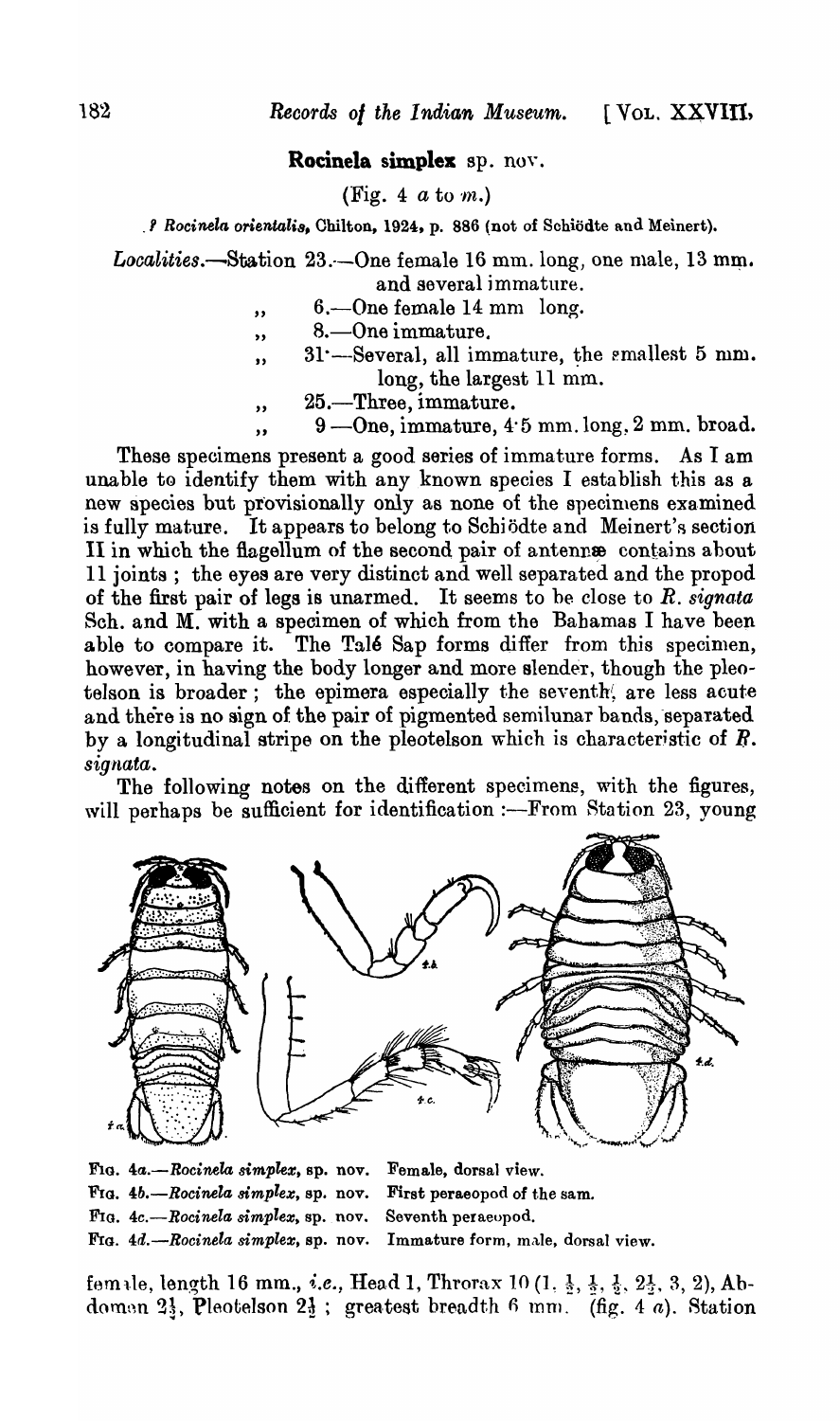6, young female, length 14 mm., *i.e.*, Head 1, Thorax 8  $(1, \frac{1}{2}, \frac{1}{2}, \frac{1}{2}, 2, \frac{1}{2})$  $2\frac{1}{2}$ ,  $\frac{1}{2}$ ), Abdomen  $2\frac{1}{2}$ , Pleotelson  $2\frac{1}{2}$ ; greatest breadth 6 mm?

These two females have the body distended below, presumably by the enlarged ovaries, but the brood plates are not formed and apparently the final moult has not been completed. In the first specimen the 5th, 6th, and 7th segments of thorax are elongated as shown by the figures given the others being short as in the immature forms; in the second specimen only the 5th and 6th segments are elongated. The second specimen is greyish, the whole dorsal surface being covered with small pigmented markings; in the first the colour is lighter, the elon-

![](_page_10_Figure_3.jpeg)

FIG. 4e, f, g, h.-Rocinela simplex, sp. nov. First, second, third and seventh peraeopods of same specimen (fig.  $4d$ ).

FIG. 4j, k.-Rocinela simplex, sp. nov. First and second pleopoda of same (fig. 4d). FIG. 4l.-Rocinela simplex, sp. nov. Uropod of same (fig. 4d).

gated segments having a transverse band of pigmentation on the posterior portion only.

FIG.  $4m$ -Rocinela simplex, sp. nov. Antennæ, etc. of immature specimen, 4'5 mm. long.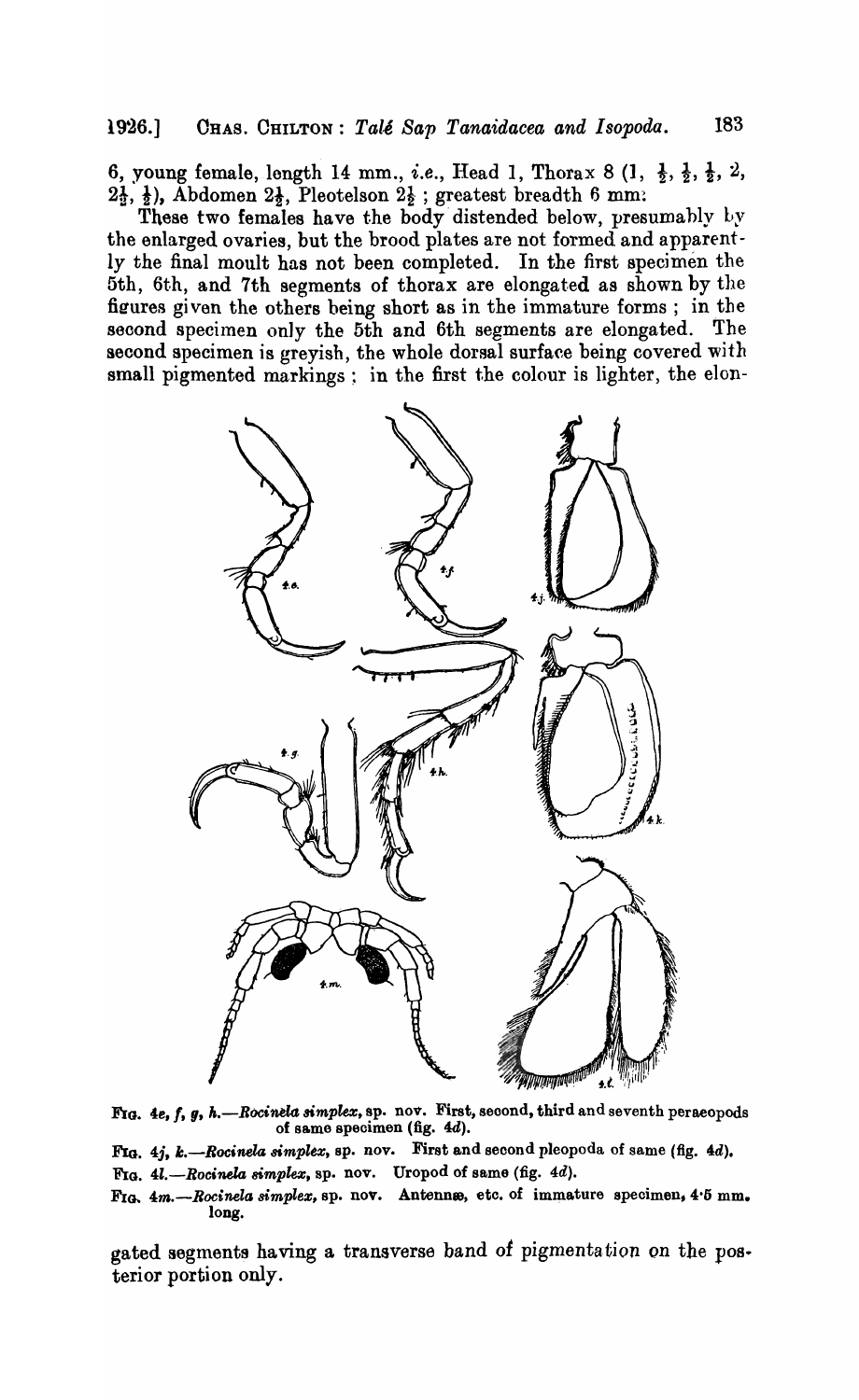The pleotelson is broadly rounded posteriorly and, like the uropoda, fringed with hairs.

In the first pair of legs the propod are cylindrical and unarmed as shown in fig.  $4 b$ ; the seventh pair are much longer, more slender and provided with numerous long hairs on some of the joints (fig. 4 $c$ ).

The immature forms examined vary in length from 4'5 mm. up to 13 mm. They are all evidently free swimming forms and are much flatter and broader than the females described above. In the smallest the seventh segment of thorax was small and without appendages; various stages in the development of the seventh peraeopod were shown in the other specimens.

One from Station 23, a male as shown by the appendage on the endopod of pleopod 2, is about half as broad as long (13 mm. by 6'5 mm.) and is shown in fig. 4  $d$ , from which the proportions of the segments may be seen. The whole body is very flat and depressed, the seventh peraeopods were well developed *(see* fig. 4 h). Other peraeopods and the uropoda are figured and do require detailed description. Fig. 4 *m*  shows the antenn $\omega$  of an immature form only 4.5 mm. long as seen from below.

The immature form from Chilka Lake probably belongs to this species rather than to *Rocinela orientalis* to which I doubtfully referred it (1924, p. 886).

## **Sphaeroma terebrans** Bate.

*8phaeroma terebrans,* Stebbing, 1904, p. 16, pI. 4. *Bphaeroma terebrans,* Chilton, 1919, p. 12, footnote.

 $Localities. - Station 11. -6$  specimens, some imperfect. Length about 7 mm.

 $, 23. - One.$ 

These specimens are smaller than some in my collection from the east coast of Australia but I think undoubtedly belong to this species which is a destructive boring Isopod widely distributed in the warmer seas of India, Australia, etc. It is closely allied to or perhaps the same as *S. destructor* Richardson which has done much damage in Florida, U. S. A. I have specimens from Brisbane River, Queensland, and other localities on the east coast of Australia, some of them being much smaller than the others and having the tubercles, etc., on the dorsal surface of the pleon less distinct.

Mr. E. Jacobson of Fort de Kock, Sumatra, has sent me specimens {rom Simalur Islands, Sumatra. These are white (in spirit) and only  $3$  mm. long but I think belong to this species, though owing to their small size the tubercles on the posterior segments of the body are very indistinct. They were found living in holes and crevices in submerged stems and roots of *Rhizophora* and with them was the commensal, *I ais*  pubescens (Dana) var. *longistylis* Chilton, which is associated also with *S. quoyana* M. Edw., an Australian and New Zealand species which burrows into soft rock as well as into wood.

*Sphaeroma felix Lanchester, locality unknown, is insufficiently des*cribed for identification and the size is not given but it is probably the same as *S. terebrans*.